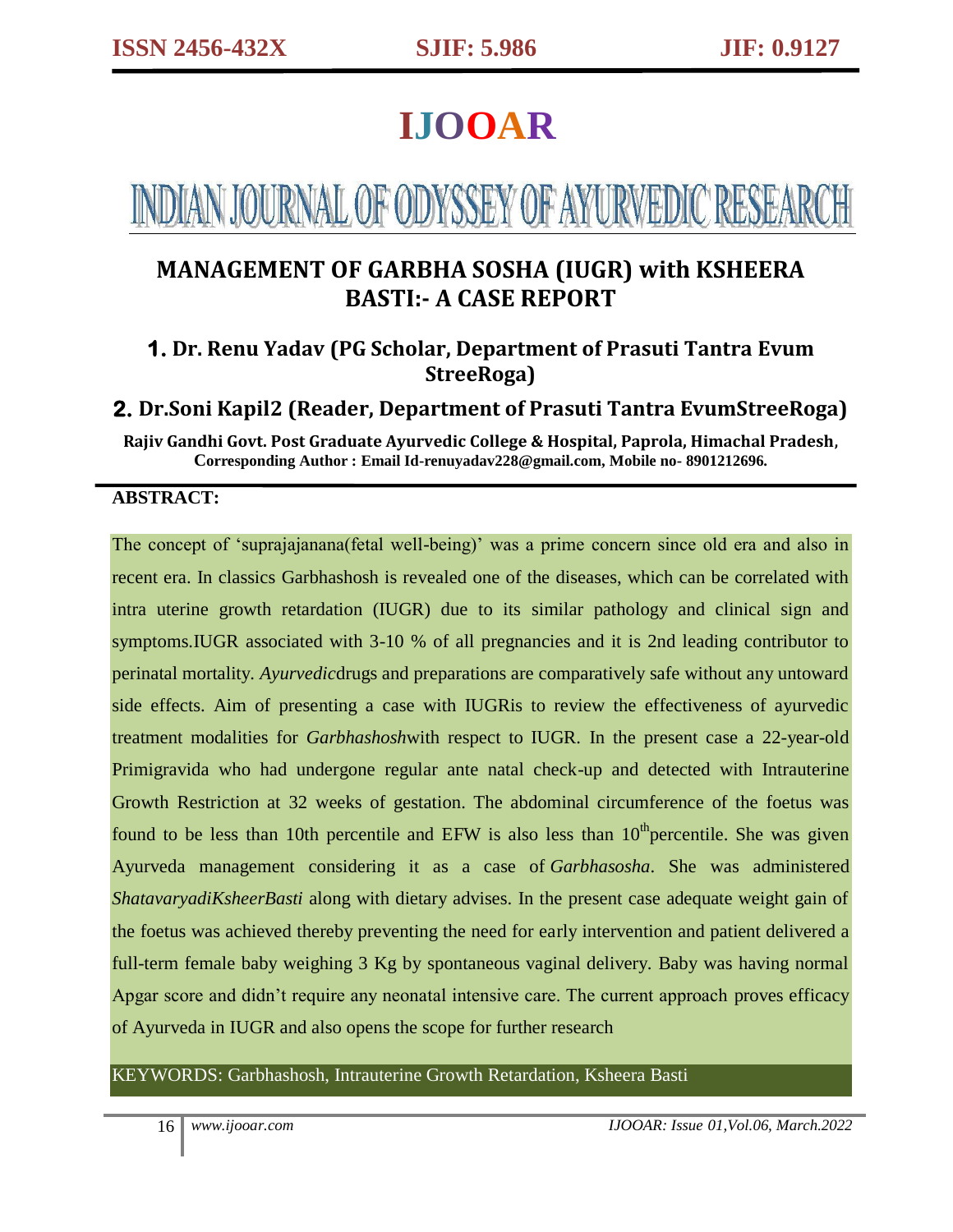### **INTRODUCTION:**

In Ayurveda IUGR is considered as *Garbhasosha* as per *Acharya Susruta*. <sup>1</sup>Acharya *Sushruta*has also stated *Garbhashosh* as *Vatabhipannagarbha* and it can be described as underdevelopment or under nourishment of the foetus in utero. Also, Acharya *Charaka* while describing G*arbhavyapadas* like *Nagodar, Upavishtak, Leengarbha*, in*SharirSthana*J*atisutriyaadhyaya*, also explained *Garbhashosh.Garbhakshaya, Garbhasosha, VatabhipannaGarbha* are near to signs and symptoms of IUGR. Clinical features of *Garbhakshaya*are absence of quickening and fundal height less than period of amenorrhoea<sup>1</sup>. In modern science Intrauterine Growth Restriction (IUGR) has been defined as the rate of foetal growth that is below normal in light of the growth potential of a specific infant as per the race and gender of the fetus<sup>2</sup> and causes can be maternal, foetal, placental and unknown causes.<sup>3</sup>Normal baby weight at Sea level is 3400gm, 5000 ft from sea level is 3200 gm, 10000 ft from sea level is 2900 gm.<sup>4</sup> Intra uterine growth restriction is said to be present in those babies whose birth weight is less than the 10th percentile of average for the gestational age and Ponderal index is less than 10th centile.<sup>4</sup> In foetal development normal weight gain at 32-36 wks of gestation is 26.9 g/day and after 36 to 40 week is 24 gm per day.<sup>5</sup>In normal pregnancy Symphysis fundal height (SFH)increases by 1 inch/weeks in 14-32 weeks and abdominal girth increases by 1 inch/weeks after 30 wks. It should be 30 inches at 30 wks. If SFH is lagging equal to or more than 3 cm and HC/AC is also elevated then IUGR is dignosed. <sup>6</sup>95 % of foetal weight gain occurs during last 20 weeks of gestation.

Cause of IUGR may be any foetal structural anomalies, any infection, chronic hypoxia, placental abnormality, maternal infection or diseased condition or some time it may be unknown. Poor maternal nutrition may be a prime cause of IUGR. The most common cause is blood flow to the foetus is compromised.<sup>7</sup> In *GarbhaSosha*or *VatabhipannaGarbha*treatment *BhrimanaChikitsa*is advised.<sup>8</sup> In *Garbhasosha*, the predominant *Dosh*a is*Vata* and *Charka* considers nutrition as causative factor for *GarbhSosha*. 9 *Brimhana* (nourishing therapy) is the line of treatment adopted for pacification of *Vata.*<sup>10</sup>*Kashyapa*stated that *Rasa* either flows slowly or does not flow in *Rasvahanadi*of foetus thus it develops slowly. *Bhavaparakash, Yogratnakara, Vaghbatta* also follows *Susruta*and consider aggravation of *Vayu*as main causative factor for IUGR.For diagnosis of IUGR determination of gestational age is of utmost importance because if date of LMP is not reliable thenUltrasound dating before 21 weeks of pregnancy provides more accurate estimate about gestational age.Clinically,measurement of fundal height and abdominal girth make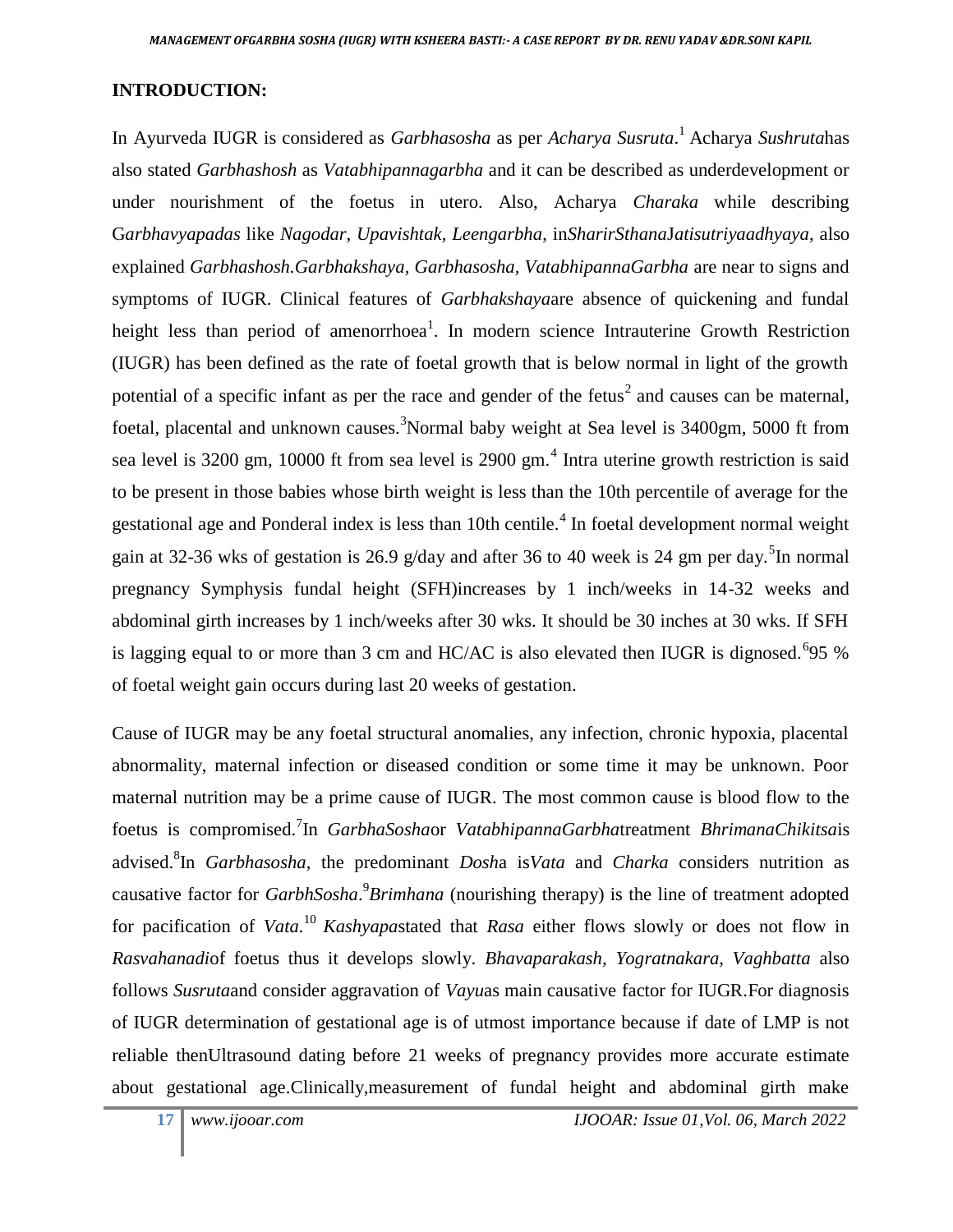diagnosis of IUGR and a lag in fundal height of 3 weeks is S/o mild, 4 weeks s/o moderate and a lag of >6 weeks is s/o severe IUGR.

### **DESCRIPTION OF PATIENT**

A primigravida woman with age 22 years reported the *Prasutitantra* and *Streeroga* outpatient department (OPD) for ongoing regular antenatal check-up (ANC) at gestational age of 32 weeks. On further inquiry it was found that she had her regular ANC check-up in hospital. She took her regular folic acid supplement in first trimester and iron and calcium supplements from  $2<sup>nd</sup>$ trimester onwards. She was also immunized with two dose of injection Tetanus Toxoid.Her early USG scan was suggestive of live intrauterine foetuswith gestational age corresponding to gestational age from L.M.P. Her anomaly scan was also normal. Now on this ANC visit it was found that her fundal height was less then period of gestation. Her routine blood investigations were also normal as in Table 1. She was advised for growth scan which is suggestive of IUGR. Therefore, she had been treated with ayurvedic*chikitsa* and advised for *ShtavaryadiKsheerBasti*.

| <b>PARAMETER</b> | <b>RESULTS</b>     |  |
|------------------|--------------------|--|
|                  |                    |  |
| Hb               | $12$ g/dl          |  |
| <b>RBS</b>       | 98 mg/dl           |  |
| <b>TSB</b>       | $0.6$ mg/dl        |  |
| <b>DSB</b>       | $0.3$ mg/dl        |  |
| <b>SGOT</b>      | $20$ IU/L          |  |
| <b>SGPT</b>      | 22IU/L             |  |
| B. Urea          | $23 \text{ mg/dl}$ |  |
| S. Creatinine    | $0.7$ mg/dl        |  |
| S. Uric acid     | $3.3$ mg/dl        |  |
| <b>TSH</b>       | $1.58$ uIu/ml      |  |
| <b>HIV</b>       | Negative           |  |
| HBsAg            | <b>NR</b>          |  |
| <b>VDRL</b>      | <b>NR</b>          |  |
| Hb1AC            | 4.2                |  |

| Table 1 Routine investigation of patient |  |  |  |  |  |
|------------------------------------------|--|--|--|--|--|
|------------------------------------------|--|--|--|--|--|

**SOURCE : PRIMARY DATA**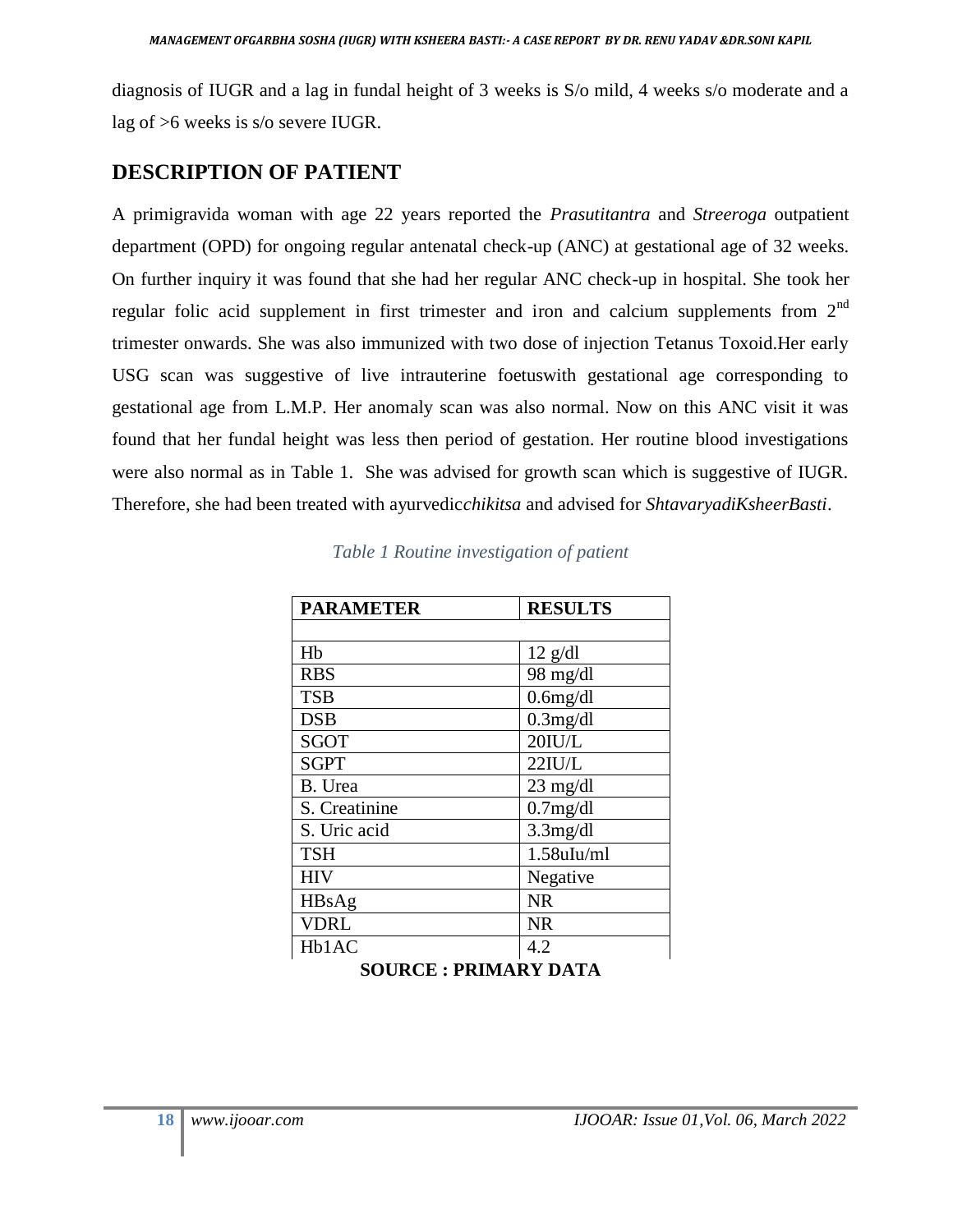#### **MENSTRUAL HISTORY**

- Age of Menarche 13 years
- Duration  $-2$  3 days
- $\bullet$  Interval 28 30 days
- Amount moderate to heavy
- Associated symptoms pain, smell and clots during menstrual period not present

#### **CONTRACEPTIVE HISTORY**

Nil

#### **FAMILY HISTORY**

No family history of DM, HTN, TB and thyroid dysfunction. No history of exposure to radiation, any toxin or chemical agent.

#### **OBSTETRIC HISTORY-** G<sub>1</sub>P<sub>0</sub>L<sub>0</sub>A<sub>0</sub>

LMP- 08 Jan 2021

EDD- 09 Oct 2021

Per abdomen examination: - Fundal height- ~28- 29 weeks (less than period of amenorrhea) Lie-Longitudinal with cephalic presentation Foetal heart rate- 132 BPM Uterus feels soft, No contractions, No tenderness, No pain. Her symphysis fundal height is 29 cm.



*Figure 1 USG before treatment*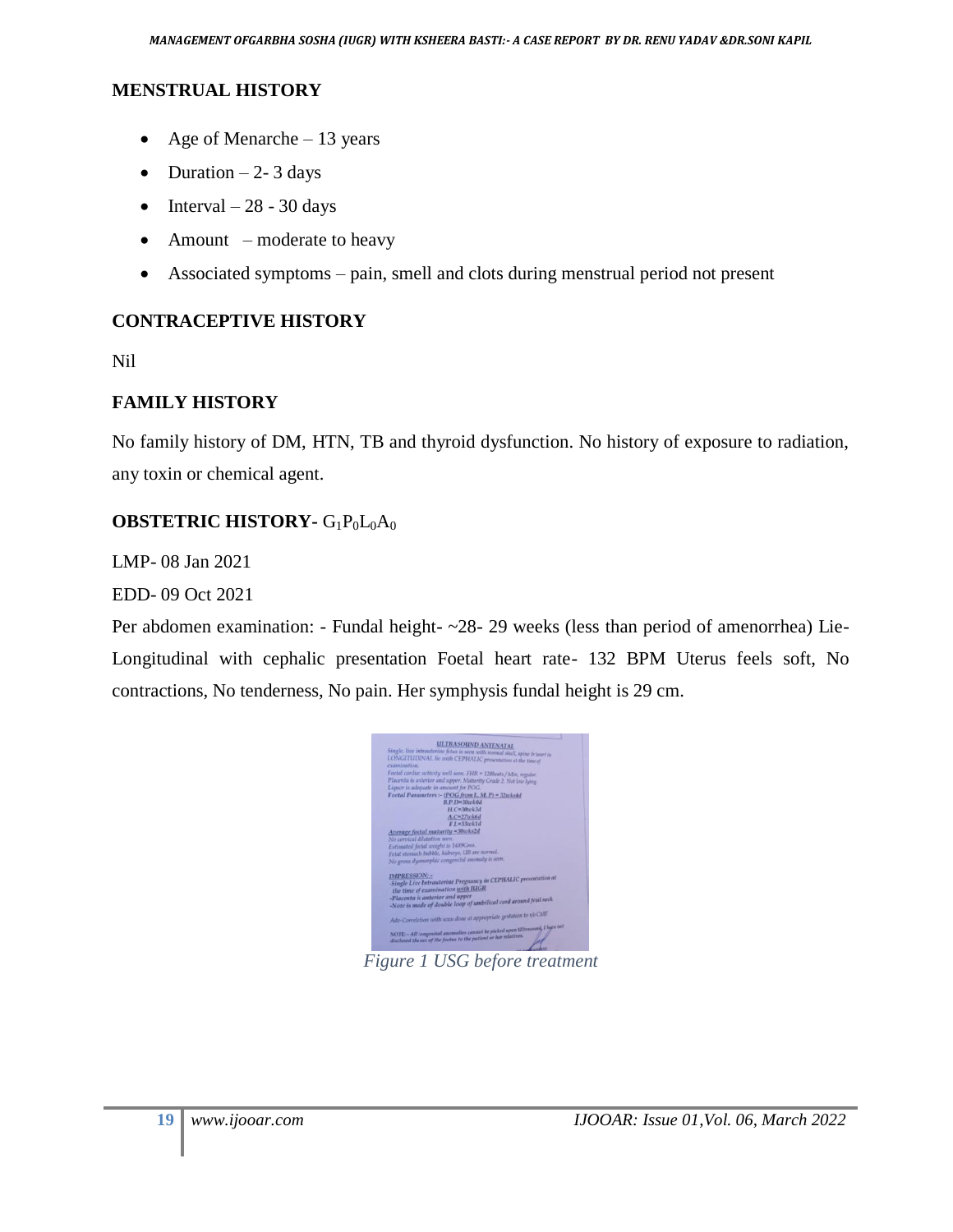## **EXAMINATION OF PATIENT**

General and physical examination of patient was done. Her weight was59 kgheight was 160 cm. Her vitals were in normal range. Her obstetric examination revealed that the per abdomen fundal heightcorresponds to 28- 29 weeks with cephalic presentation and foetal heart sound within normal range. Her ultrasonography of obstetric for growth scan showed foetal abdominal circumference less than 10<sup>th</sup>percentile and foetal weight 1489 gm along with average foetal maturity 30 weeks 2 days as in figure 1.All these parameters were less than respective gestational age as compared in table 2and suggestive of IUGR.

*Table 2 Ultrasonographic parameters comparison with standard parameters*

| Parameters | Result value (GA by LMP- | Slandered value at                                   |
|------------|--------------------------|------------------------------------------------------|
|            | 32 wk 4day)              |                                                      |
|            |                          | respective gestational age 32<br>week) <sup>28</sup> |
| <b>BPD</b> | 74.6 mm                  | 80.9 mm                                              |
| H.C        | 277.9 mm                 | 290 mm                                               |
| A.C        | 234.9 mm                 | 274 mm                                               |
| F.L        | 54.4 mm                  | 59.4 mm                                              |
| <b>EFW</b> | 1489 gm                  | 1753 gm                                              |
|            |                          |                                                      |
| FL/AC      | 23.15                    | 22                                                   |
| HC/AC      | 1.18                     |                                                      |
|            |                          |                                                      |

**SOURCE:PRIMARY DATA**

## **TREATMENT**

## **TREATMENT PLAN**

**Shatavryadiksheerbasti-** contents for each bastiwere following

- *Go ghrita - 60 ml*
- *Madhu - 80 gm*
- *Kalka - shatava 100 gm*
- *Kwath- shatavri (30 gm) + madhuyashti (30gm)*
- *Godugdh- 450 ml*

## **Procedure ofKsheerabasti administration**:-

 $\checkmark$  Patient should lie in Sims' position (left lateral position one leg extended and other with abdomen)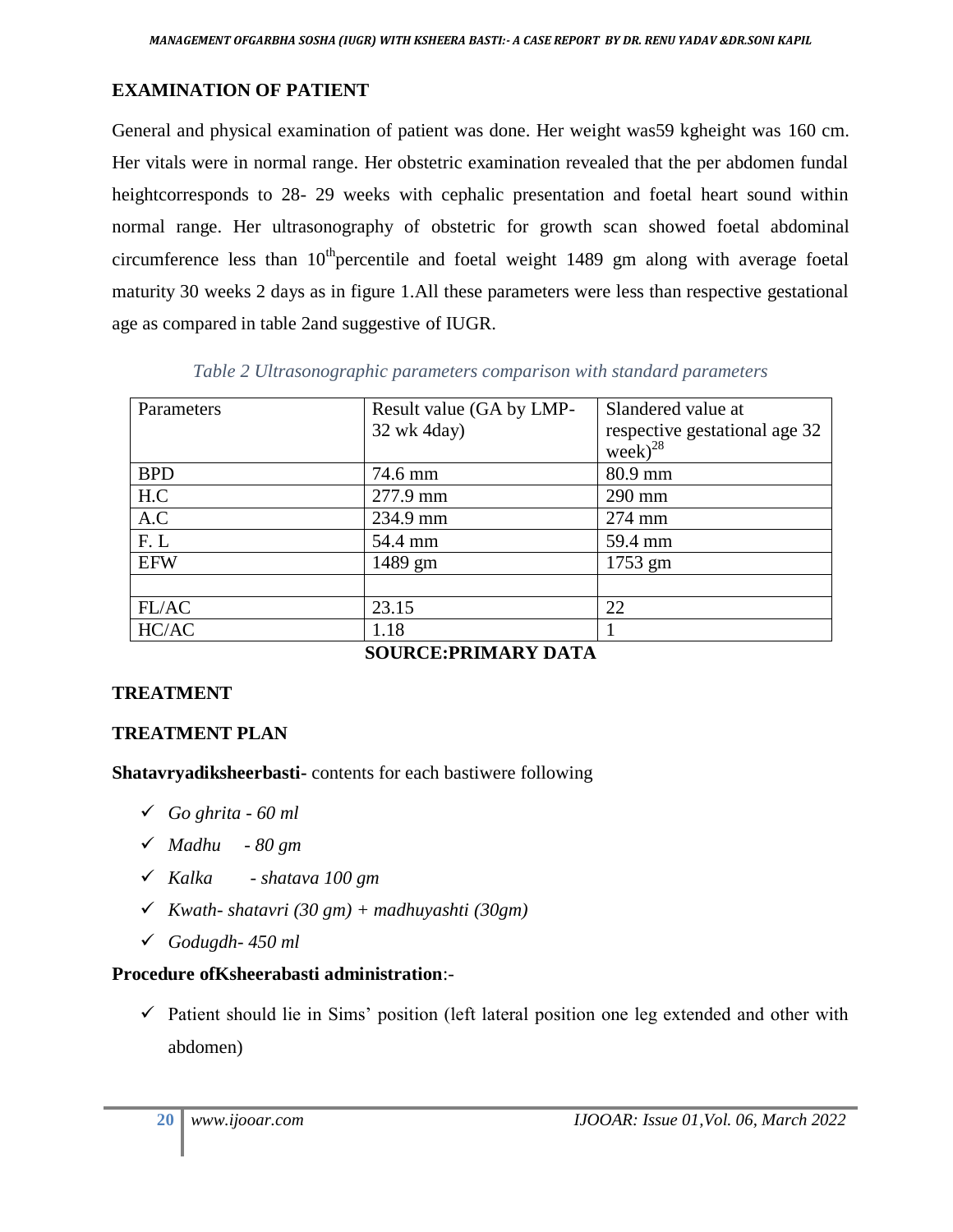- Administered through the r**ectal route** in amount of 450 ml with the constant speed without shaking hand
- $\checkmark$  After that patient was advised to retain *Basti*uptomaximum time.
- *Khseerbasti* with *shatavryadikwath*was given on alternate day for 3 days
- $\checkmark$  *Basti pratyagman kaal*-35 -40 minutes (average for three Bastis given on alternate days)
	- Diet after Basti *Partyagamana- Ghrita* + Madhu + rice+ sharkra

**Diet chart protocol -** Food items having sweet<sup>11</sup> or sour taste<sup>12</sup> generally possess nourishing property. Patient was advised diet for nourishment for whole period of treatment.

## **DO'S-**

**Diet -** Meat<sup>13</sup>, Milk<sup>14</sup>, Ghee<sup>15</sup>, egg white, curd<sup>16</sup>, butter<sup>17</sup> etc.

**Fruit -** Tender coconut, draksha<sup>18</sup>, wild lemon (*Matulunga*) <sup>19</sup>etc.

*Vihara***-** Lie in left lateral position, 8hours sleep at night and 2 hours rest in afternoon and Yoga (*Anulom, Vilom, Bhramari)*

**Mental factors**- Cheerfulness/happiness, contentment and reading good and religious literature

## **DON'T-**

Diet - Junk food*, Ushana, Ruksha, Tikshana, KatuAahara<sup>20</sup>*

*Vihara-* Late night sleep, excessive exposure to mobile phone radiations, rigorous exercise

**Mental factors-** Stress, anger, mental worries

## **RESULT**

Patient was followed up fortnightlyand it was found that fundal height was increasing steadily.The ultrasonography result after 1 month also showed increase in estimated foetal weight. Patient was followed up regularly and delivered a full-term female babyat gestational age of 40 weeks.Baby weight was2.9 kg and APGAR score at 1 min is 8 and after 5 min is 9. By considering the height of this place (3169 feet above sea level) and medium stature of the population the fetal weight at birth was optimum. It has been observed that the average birth weight of babies' range between 2.5 kg to 3 kg in this area.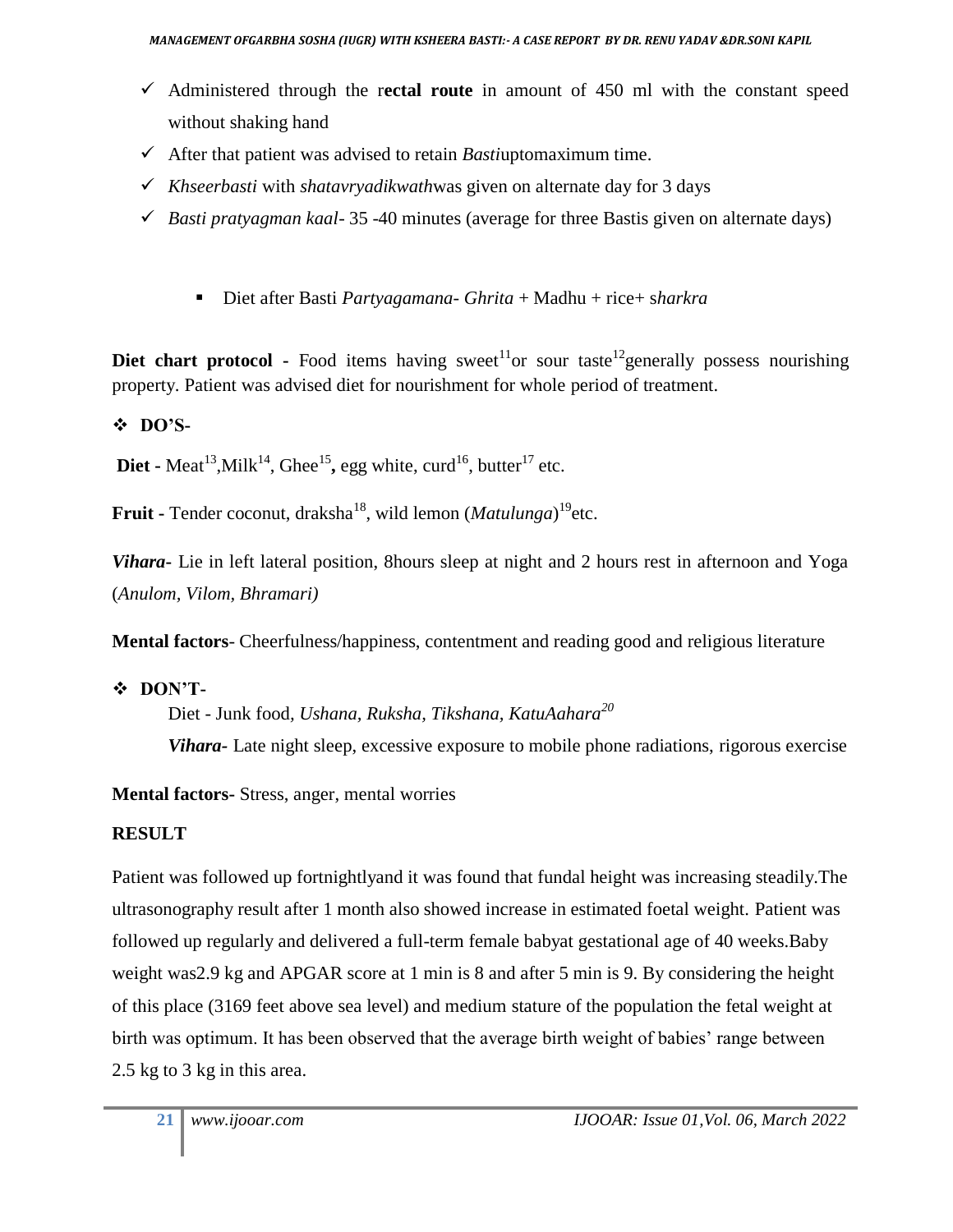| Single, live intrauterine fetus is seen with resenal skall, spine & heart in                |
|---------------------------------------------------------------------------------------------|
| LONGITUDINAL lie with CEPHALIC presentation at the time of                                  |
| examination:                                                                                |
| Foetal cardiac activity well seen. FHR = 129bents / Min. regular.                           |
| Placenta is anterior and upper. Maturity Grade 2. Not low lying.                            |
| Liquor is adequate in amount for POG.                                                       |
| Foetal Parameters :- (POG from L. M. P) = 37wks5d                                           |
| $B.P.D=33wk3d$                                                                              |
| $H.C=33wk5d$                                                                                |
| $A.C=31$ tok4d                                                                              |
| $F.I = 37wk4d$                                                                              |
| Average fortal maturity =34wks0d                                                            |
| No cervical dilatation seen.                                                                |
| Estimated fortal weight is 2284 Gms.                                                        |
| Fetal stomach bubble, kidneys, UB are normal.                                               |
| No gross dysmorphic congenital anomaly is seen.                                             |
| <b>IMPRESSION: -</b>                                                                        |
| Single Live Intrauterine Pregnancy in CEPHALIC presentation at<br>the time of examination   |
| -Placenta is anterior and upper                                                             |
| - Note is made of single loop of umbilical cord around fetal neck                           |
| NOTE - All congestial anomalies cannot be picked upon ultrasound                            |
| I have not disclosed the sex of the foctus to the patient or her relatives<br><b>HEROKE</b> |

*Table 3 Ultrasonographic parameter after treatment*

|           | Figure 2 USG after |  |  |
|-----------|--------------------|--|--|
| treatment |                    |  |  |

| Parameters | Result value (GA by<br>LMP- $37wks$ 5day) | Slandered value<br>at respective<br>gestational age |  |  |
|------------|-------------------------------------------|-----------------------------------------------------|--|--|
|            |                                           | 37 week)                                            |  |  |
| <b>BPD</b> | $82 \text{mm}$                            | 88.5 mm                                             |  |  |
| H.C        | 292 mm                                    | 321 mm                                              |  |  |
| A.C        | 279 mm                                    | 317 mm                                              |  |  |
| F.L        | 64.4 mm                                   | 68.6 mm                                             |  |  |
| <b>EFW</b> | 2284 gm                                   | 2666 gm                                             |  |  |
|            |                                           |                                                     |  |  |
| FL/AC      | 23.08                                     | 22                                                  |  |  |
| Raito      |                                           |                                                     |  |  |
| HC/AC      | 1.18                                      | ${<}1$                                              |  |  |

#### *Table 4 Follow up time line table*

| Visit date                       | POG by LMP                             | Fundal height        | <b>SFH</b>      | <b>FPP</b>              |
|----------------------------------|----------------------------------------|----------------------|-----------------|-------------------------|
|                                  |                                        |                      |                 |                         |
| 25/8/2021(1 <sup>st</sup> visit) | 32 wks 5 days                          | $\sim$ 28-29 weeks   | $29 \text{ cm}$ | Cephalic above the brim |
| 10 sep $2021(1st$ follow up      | 35 wks                                 | $\sim$ 31 - 32 weeks | $32 \text{ cm}$ | Cephalic above the brim |
| after basti)                     |                                        |                      |                 |                         |
| 24 sep $2021(2nd$ follow)        | 37 wks                                 | $\sim$ 34-35 weeks   | $32 \text{ cm}$ | Cephalic                |
|                                  |                                        |                      |                 | Not engaged             |
| 30 sep 2021                      | 38 weeks                               | $\sim$ 34-35 weeks   | $32 \text{ cm}$ | Cephalic engaged        |
| 15 oct 2021                      | Delivered female child weighing 2.9 kg |                      |                 |                         |

# **DISCUSSION: -**

**SOURCE :PRIMARY DATA**

In the case discussed, patient visited us with mild IUGR and with estimated fetal weight was less than 10<sup>th</sup> percentile suggested by her USG. Her fundal height was also lagging behind from period of gestation. We chose *ShatavryadiKsheer Basti*as line of treatment. After treatment her USG showed increased foetal weight. Her fundal height continuously increased on each ANC visit. Thus, by *Ksheera Basti* we stop furthermore growth retardation and foetal distress. She gave birth to a full-term female child by NSVD with baby weight 2.9 kg and normal APGAR score. IUGR was most similar to *Garbhasosha* mentioned in Ayurveda by *acharya* S*usruta*where *Vata* dosha vitiation is *Nidana* of it. The line of treatment describes *VataShaman*with*Brimhana*therapy. Also*,Sushrata* mentioned *KsheerBasti*and *Medhyaann*in *Garbhkshaya chikitsa*. 21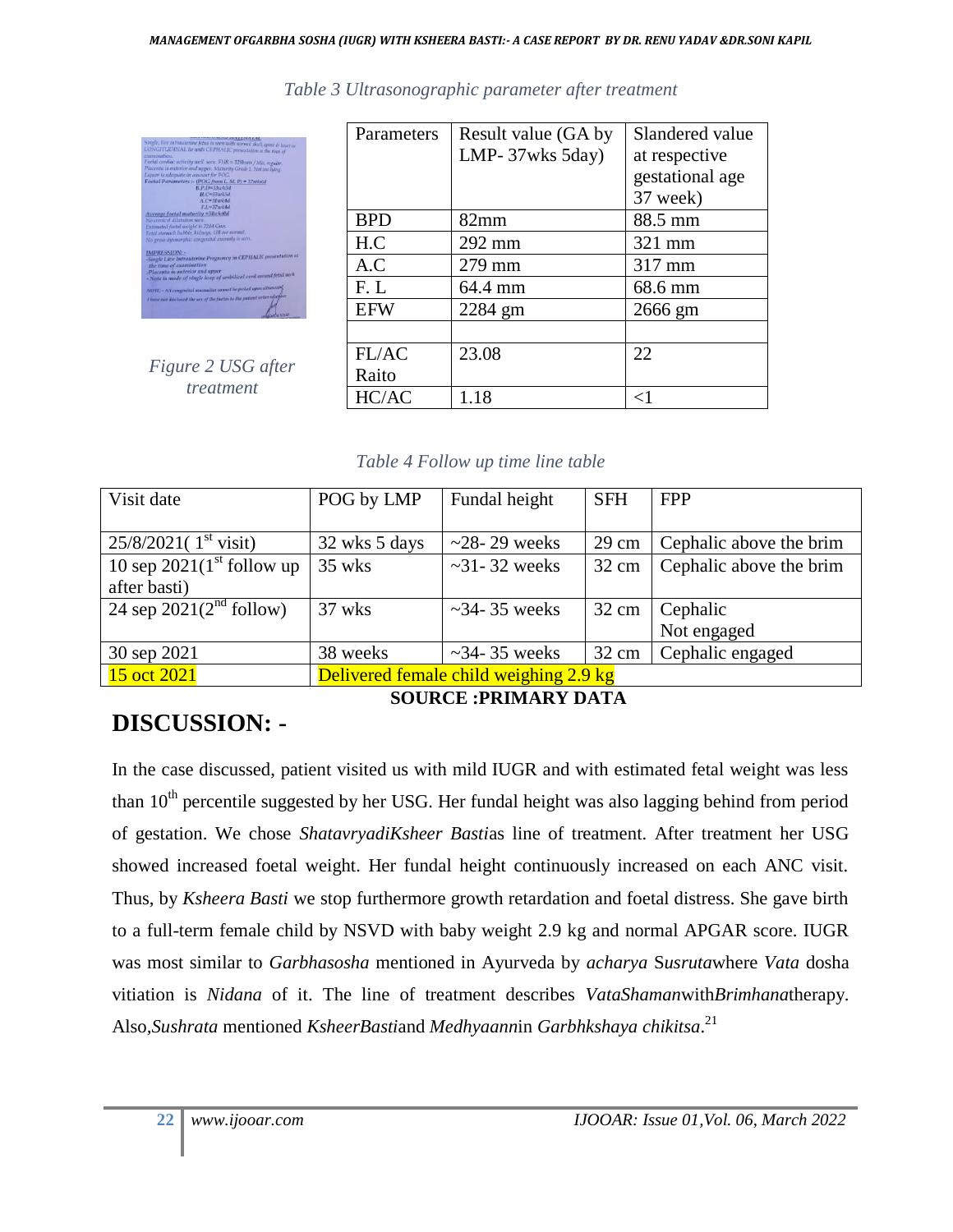#### *MANAGEMENT OFGARBHA SOSHA (IUGR) WITH KSHEERA BASTI:- A CASE REPORT BY DR. RENU YADAV &DR.SONI KAPIL*

*Garbhinikarshya* is mentioned in the sixth month of pregnancy and also loss of strength and complexion in seventh month.<sup>22</sup>These changes show the foetal development aspect. Thus,*KsheerSarpi* in 6<sup>th</sup> month and *Madhur AusadhaSidhhaKsheeraghritain* 7<sup>th</sup> monthis advised to manage these changes.<sup>23</sup> It is described that lipophilic drugs easily cross placenta by passive diffusion.<sup>24</sup> Thus lipid base substances cross the placenta and correct foetal growth restriction by reaching to fetoplacental circulation.

*Ksheer*is having*Rasayana, Vrishya, Balya, Jivaniya, Stanyakara, Shramhara*properties.<sup>25</sup> Medicated *ksheer*introduced by anal route having more systemic and local effects due to great absorptive capacity and *Vatanulomana. Shatavari*hasantioxytocic, antistress, hypotensive, cardiotonic and vasodilating properties.*Shatavar*i has*Balya,Hridya, Medhya, Rasayana, Vatahar, garbhaposhaka guna*<sup>27</sup>(property) and useful in *Kshaya*. *Yashtimadhu*has*Medhya, Vatanulomana, Jeevaneeya, Sandhaneeya, Rasayana, Balya*properties and useful in *Yakshma, Garbhashosha,<sup>26</sup>Dourbalya*.

All contents of this *Ksheerabasti* predominantly have *Madhura rasa, Snigdha, Sheeta* and *Guru guna, SheetaVeerya, Madhura Vipaka, Pruthvi-AapMahabhutadhikya, Vata shaman* and *Vataanuloman* and *Garbhavridhhikar* properties. Also, by *Basti* we correct *Vata dosha* which is responsible for normal *pachkagni*<sup>29</sup>i.e, metabolism. Thus, we enhance metabolism and nutrition to mother and foetus as well as.

Food advised after *Basti Pratyagmana*i.e, milk and ghee are also M*edhyanna* and B*hrimana*and help in *GarbhVirdhi*.

## **CONCLUSION**

In case of IUGR, we can achieve better success rate by following the guidelines mentioned in Ayurvedic texts*.* In Ayurveda the treatment is done by considering the concept of *NidanaParivarjana*and*VyadhiShamana*. For preventive measures *GarbhiniParicharya*is advised and for curative management (in case of *Garbhshosh*i.e IUGR), *Madhur BhrimaniyaAusadh*along with *KsheerBasti* is advised. Thus, by using Ayurveda we can make a safer approach in rectifying Intrauterine growth restriction of foetus and this opens way to further research in this field.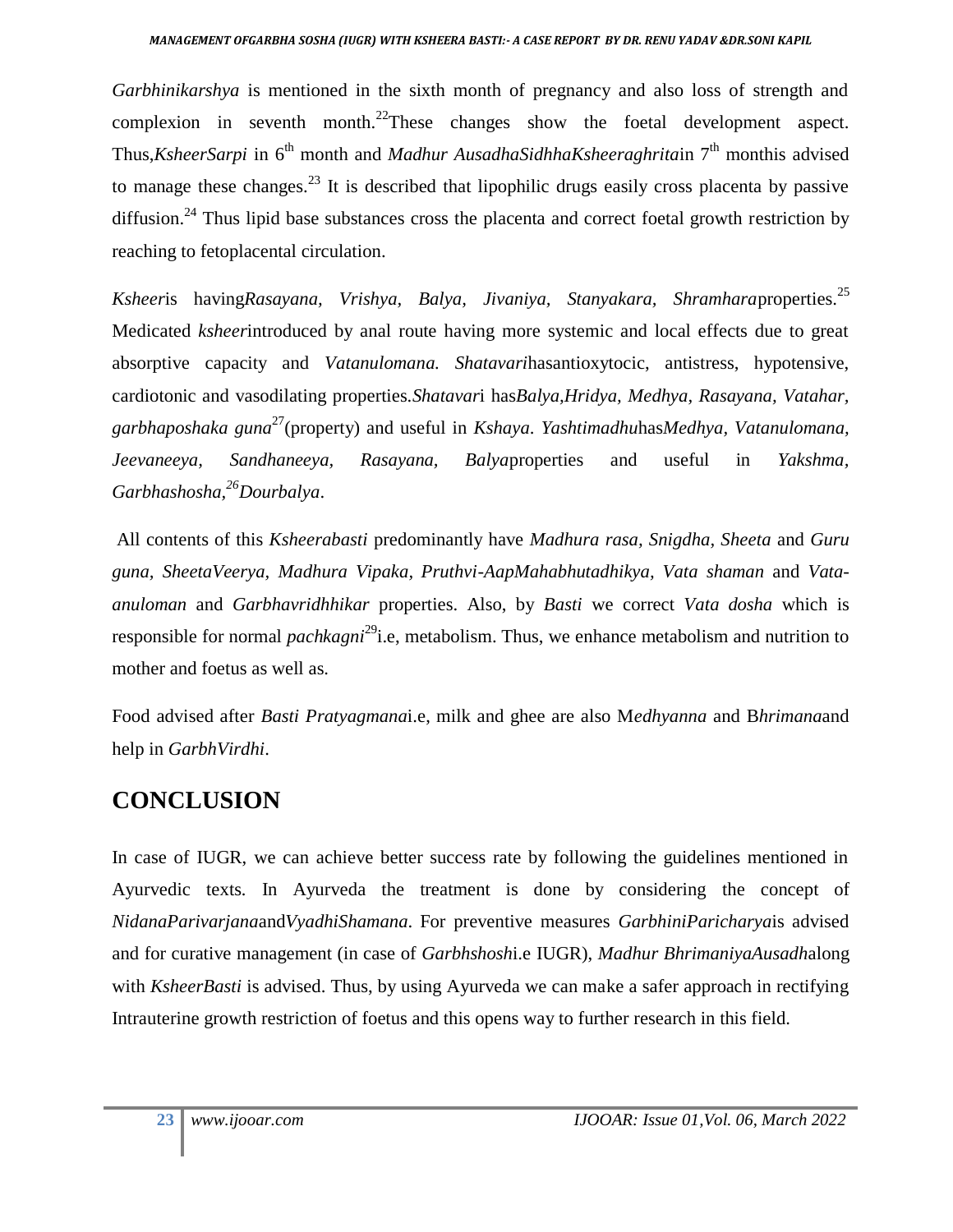#### **REFERENCE**

- 1. Acharya Priyamvada Sharma, Dalhana Acharya, Susrutha Samhita, NibhaNdasangraha commentary. Ninth edition. Varanasi; Chaukhambha Orientalia; 2007. p.393
- 2. Deepak Sharma Sweta Shastri and Pradeep Sharma Intrauterine Growth Restriction Antenatal and Postnatal Aspects Clin Med Insights Pediatr. 2016; 10: 67-83
- 3. DC Dutta Text book of Obstetrics 9th edition New Delhi; Jaypee Brothers Medical Publishers (P) Ltd; 2018. p.432
- 4. William'sobstetrics 24<sup>th</sup> edition by F. gary Cunningham, Kenneth j. leveno Universal free e book store ISBN 978-0-07-179894-5 chapter 44page no 874
- 5. DC Dutta Text book of Obstetrics 9th edition New Delhi; Jaypee Brothers Medical Publishers (P) Ltd; 2018. Chapter 7 p./68).
- 6. DC Dutta Text book of Obstetrics 9th edition New Delhi; Jaypee Brothers Medical Publishers (P) Ltd; 2018.chapter 32 p.433).
- 7. Vaishali Kapila, Khalid Chaudhry, Physiology, Placenta Stat Pearls Publishing; 2020 Jan. Available from:<https://www.ncbi.nlm.nih.gov/books/NBK538332>
- 8. Shusruta Samhita, Editied with Ayurveda Tattva Sandipika by KavirajAmbikadutta Shastri. Reprint edition. Varanasi: ChaukhambaPrakashana; reprint 2003 ShariraSthana 10/92 page no 590)
- 9. Agnivesha, Charaka Samhita, revised by Charaka and Dridhbala with 'Vidyotinihindi commentary' edited by Pt. Kashinath Shastri and Dr.Gorakhanatha Chaturvedi, Chaukhambha Sanskrit Sansthana, Gopal Mandir Lane, Varanasi, reprint 2013 ShariraSthana8/25] page n0 833
- 10. Vagbhata, Arunadatta, edited by Pt.HariSadasiva Shastri Paradakara. Astangahrdaya, Sarvangasundara commentary. Varanasi; Chaukamba Sanskrit santhana ; 2010. p. 223
- 11. Agnivesha, Charaka Samhita, revised by Charaka and Dridhbala with 'Vidyotinihindi commentary' edited by Pt. Kashinath Shastri and Dr.Gorakhanatha Chaturvedi, Chaukhambha Sanskrit Sansthana, Gopal Mandir Lane, Varanasi, reprint 2013 Sutra Sthana 26/43] page n0 503
- 12. Ashtangsangraha of VrddhaVagbhata with the Sasilekha Sanskrit Commmentatry by INDU Edited by dr.shivprasad Sharma chaukhmba publication  $3<sup>rd</sup>$  edition 2012 Sutra Sthana 18/6 page no 144
- 13. Ashtangsangraha of VrddhaVagbhata with the Sasilekha Sanskrit Commmentatry by INDU Edited by dr.shivprasadsharmachaukhmba publication  $3<sup>rd</sup>$  edition 2012 Sutra Sthana 13/2 page no 124-125
- 14. Agnivesha, Charaka Samhita, revised by Charakaand Dridhbala with 'Vidyotinihindi commentary' edited by Pt. Kashinath Shastri and Dr.Gorakhanatha Chaturvedi, Chaukhambha Sanskrit Sansthana, Gopal Mandir Lane, Varanasi, reprint 2013 Sutra Sthana 27/218 page no 550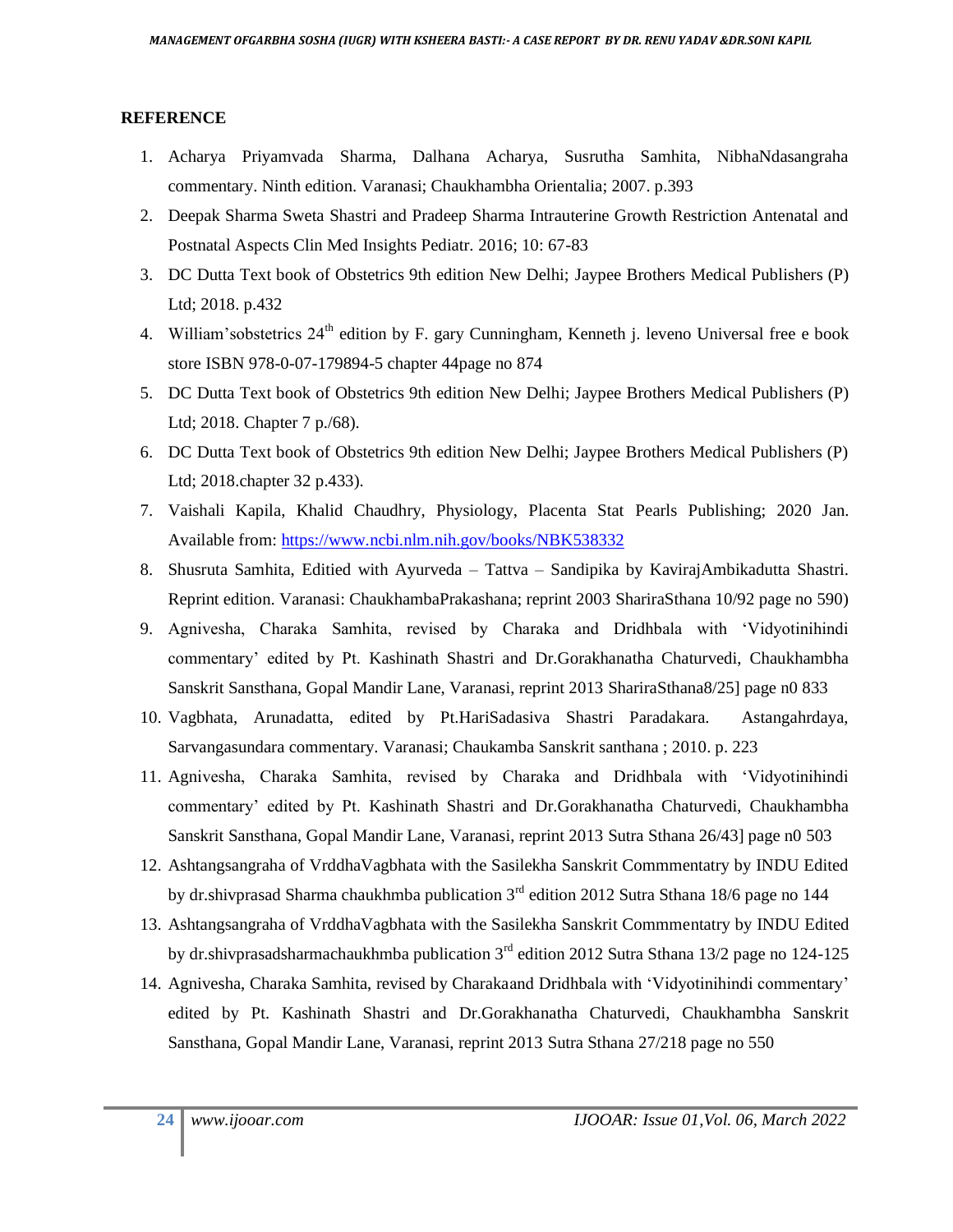- 15. Agnivesha, Charaka Samhita, revised by Charaka and Dridhbala with 'Vidyotinihindi commentary' edited by Pt. Kashinath Shastri and Dr.Gorakhanatha Chaturvedi, Chaukhambha Sanskrit Sansthana, Gopal Mandir Lane, Varanasi, reprint 2013 Sutra Sthana 16/22) page no 322
- 16. Agnivesha, Charaka Samhita, revised by Charaka and Dridhbala with 'Vidyotinihindi commentary' edited by Pt. Kashinath Shastri and Dr.Gorakhanatha Chaturvedi, Chaukhambha Sanskrit Sansthana, Gopal Mandir Lane, Varanasi, reprint 2013 Sutra Sthana 27/225], page no 551
- 17. Shusruta Samhita, Editied with Ayurveda Tattva Sandipika by KavirajAmbikadutta Shastri. Reprint edition. Varanasi: ChaukhambaPrakashana; reprint 2003 Sutra Sthana 45/92 page no 227
- 18. Agnivesha, Charaka Samhita, revised by Charaka and Dridhbala with 'Vidyotinihindi commentary' edited by Pt. Kashinath Shastri and Dr.Gorakhanatha Chaturvedi, Chaukhambha Sanskrit Sansthana, Gopal Mandir Lane, Varanasi, reprint 2013 Sutra Sthana27/127-129, 133 page no 541
- 19. Agnivesha, Charaka Samhita, revised by Charakaand Dridhbala with 'Vidyotinihindi commentary' edited by Pt. Kashinath Shastri and Dr.Gorakhanatha Chaturvedi, Chaukhambha Sanskrit Sansthana, Gopal Mandir Lane, Varanasi, reprint 2013 SariraSthana 10/18 page no 850
- 20. Ashtangsangraha of VrddhaVagbhata with the Sasilekha Sanskrit Commentary by INDU Edited by dr.shivprasad Sharma chaukhmba publication  $3<sup>rd</sup>$  edition 2012 Sutra Sthana 7/176 page no 65
- 21. Shusruta Samhita, Editied with Ayurveda Tattva Sandipika by KavirajAmbikadutta Shastri. Reprint edition. Varanasi: ChaukhambaPrakashana; reprint 2003 Sutra Sthana 15/22
- 22. Agnivesha, Charaka Samhita, revised by Charaka and Dridhbala with 'Vidyotinihindi commentary' edited by Pt. Kashinath Shastri and Dr.Gorakhanatha Chaturvedi, Chaukhambha Sanskrit Sansthana, Gopal Mandir Lane, Varanasi, reprint 2013 ShariraSthana4/23 page no 876
- 23. Agnivesha, Charaka Samhita, revised by Charaka and Dridhbala with 'Vidyotinihindi commentary' edited by Pt. Kashinath Shastri and Dr.Gorakhanatha Chaturvedi, Chaukhambha Sanskrit Sansthana, Gopal Mandir Lane, Varanasi, reprint 2013 Sutra Sthana 8/37 page no 837
- 24. Sanaalarab Al-Enazy, Shariq Ali, Norah Albekairi, Marwa El-Tawil,and Erik Rytting Placental Control of Drug Delivery, Adv Drug Deliv Rev. 2017 Jul 1; 116:63–72
- 25. Agnivesha, Charaka Samhita, revised by Charaka and Dridhbala with 'Vidyotinihindi commentary' edited by Pt. Kashinath Shastri and Dr.Gorakhanatha Chaturvedi, Chaukhambha Sanskrit Sansthana, Gopal Mandir Lane, Varanasi, reprint 2013 Sutra Sthana 1/108-113 page no 46
- 26. Premvatitivari, AyurvediyaPrasuti Tantra avamstriroga, part 1, chapter 7, 2nd edition, Varanasi, choukanbhaorientalis, 2011, pp361
- 27. . Dr. Gyanendra pandey, Dravyagunavijana vol.3, Varanasi, choukambhakrishnadas academy, reprint 2004, pp 434-437